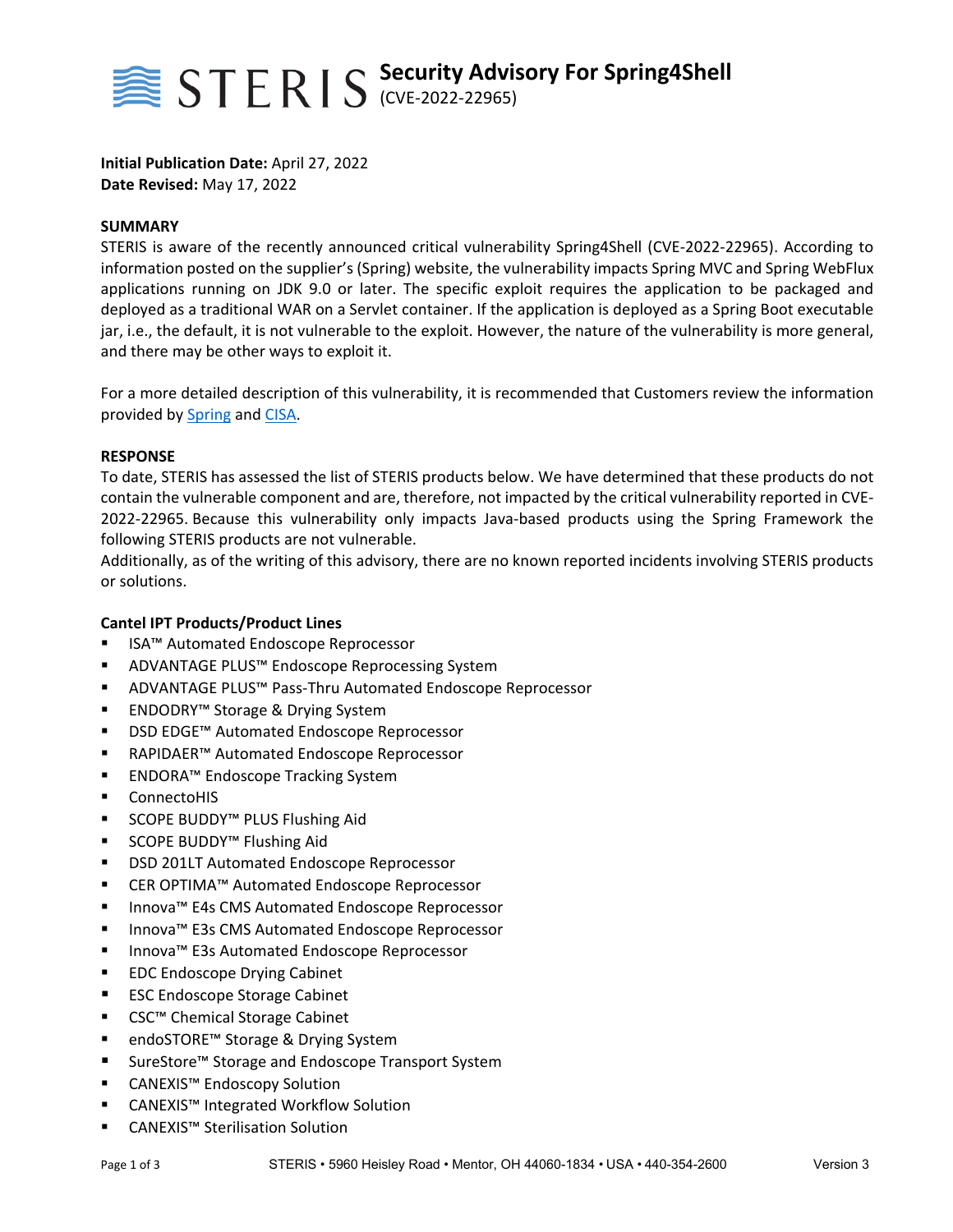

CANEXIS™ Surgical Solution

### **STERIS IPT Product Lines**

- Universal Connectivity Board
- CS-iQ<sup>®</sup> Sterile Processing Workflow Management Software
- ConnectAssure Technology
- SPM® Surgical Asset Tracking Software

### Washer/Disinfectors

- **AMSCO<sup>®</sup> 2000 SERIES WASHER DISINFECTORS**
- **AMSCO<sup>®</sup> 3000 SERIES WASHER DISINFECTORS**
- **AMSCO® 5000 SERIES WASHER DISINFECTORS**
- **AMSCO<sup>®</sup> 7000 SERIES WASHER DISINFECTORS**
- RELIANCE® 444 WASHER DISINFECTOR
- **RELIANCE® SYNERGY WASHER DISINFECTOR**
- **E** RELIANCE® VISION 1300 SERIES CART AND UTENSIL WASHER DISINFECTORS
- RELIANCE® VISION MULTI- CHAMBER WASHER DISINFECTOR
- **E** RELIANCE® VISION SINGLE CHAMBER WASHER DISINFECTOR

### Steam Sterilizers:

- **AMSCO<sup>®</sup> 400 MEDIUM STEAM STERILIZER**
- **AMSCO®** 400 SMALL STEAM STERILIZERS
- **AMSCO® 600 MEDIUM STEAM STERILIZER**
- **E** AMSCO<sup>®</sup> CENTURY<sup>®</sup> MEDIUM STEAM STERILIZER
- **E** AMSCO<sup>®</sup> CENTURY<sup>®</sup> SMALL STEAM STERILIZER
- AMSCO® EAGLE® 3000 SERIES STAGE 3 STEAM STERILIZERS
- **AMSCO<sup>®</sup> EVOLUTION<sup>®</sup> FLOOR LOADER STEAM STERILIZER**
- **AMSCO<sup>®</sup> EVOLUTION<sup>®</sup> MEDIUM STEAM STERILIZER**

Sterility Assurance Incubators:

- CELERITY™ HP INCUBATOR
- CELERITY™ STEAM INCUBATOR
- VERIFY™ INCUBATOR FOR ASSERT™ SELF‐CONTAINED BIOLOGICAL INDICATORS

Liquid Chemical Sterilant Processing System:

**SYSTEM 1<sup>®</sup> endo LIQUID CHEMICAL STERILANT PROCESSING SYSTEM** 

Low Temperature Sterilization Systems:

- V-PRO® 1 LOW TEMPERATURE STERILIZATION SYSTEM
- V-PRO® 1 PLUS LOW TEMPERATURE STERILIZATION SYSTEM
- V-PRO® MAX 2 LOW TEMPERATURE STERILIZATION SYSTEM
- V-PRO® MAX LOW TEMPERATURE STERILIZATION SYSTEM
- V-PRO® S2 LOW TEMPERATURE STERILIZATION SYSTEM

## **OR Integration Product Lines**

- **IDSS Integration System**
- Harmony® iQ Integration System
- Harmony® iQ Perspectives Image Management System